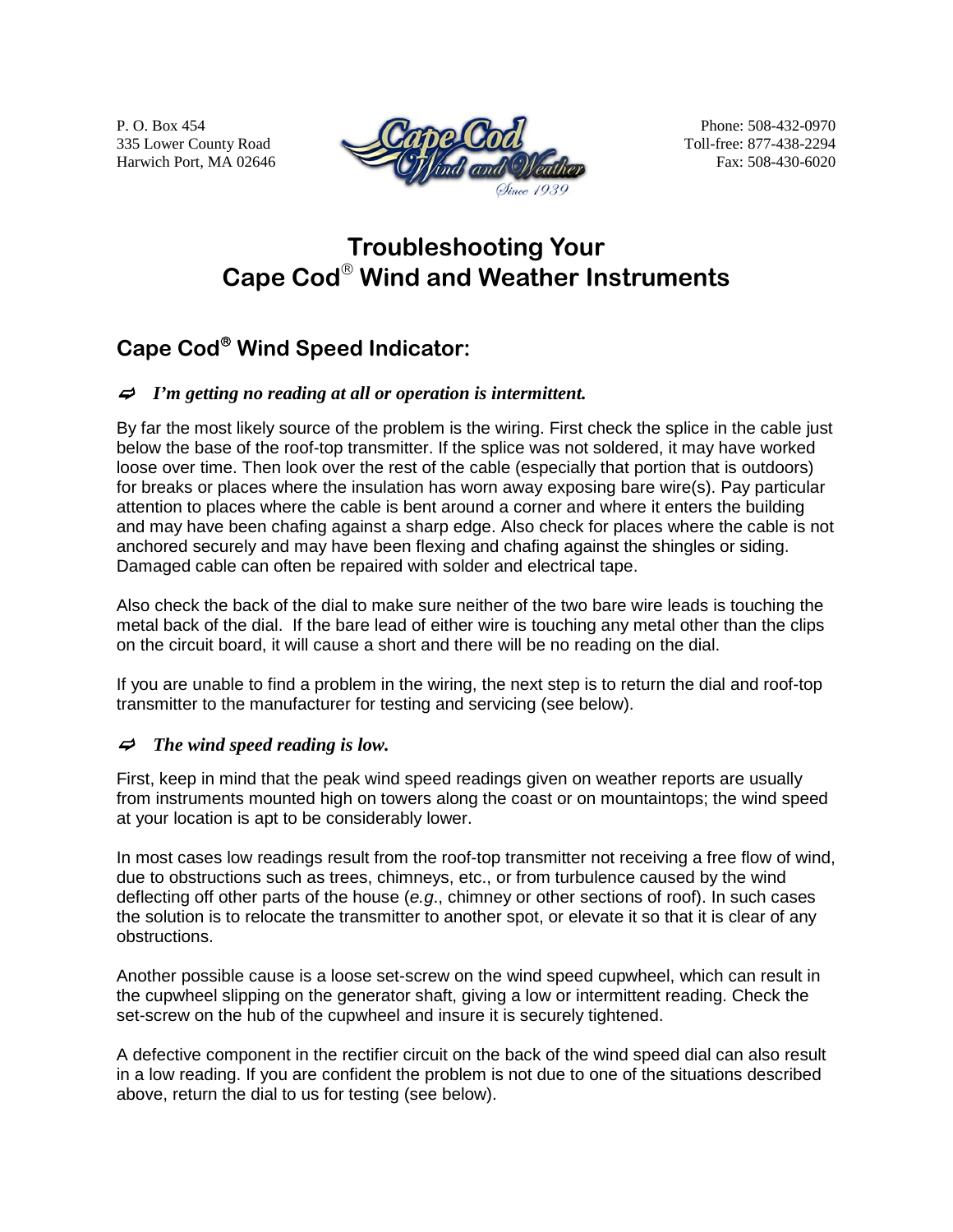#### $\Rightarrow$  The wind speed roof-unit is noisy.

The generator bearings need lubricating. The bearings should be oiled every few years. When the bearings become dry, they grind and become noisy. Lubricate the bearings by removing the complete wind speed transmitter from the roof (disconnect the wire at the splice just below the base of the unit), inverting it so that it sits on the three cups, then pour about a teaspoonful of 10-weight motor oil (10w30 or 10w40 – the same oil you use in your car) down the hollow mounting pipe. Leave the unit upside down for a few hours to allow the oil to soak into the generator bearings. After a few hours, turn the unit upright, allow any excess oil to drain out, then reinstall the transmitter on the roof.

If there seems to be a lot of wear in the bearings, one or both bearings may need to be replaced, in which case the transmitter should be returned to the manufacturer at the address below. To check for bearing wear, grasp the cupwheel hub and wiggle it back and forth, and up and down; if there is much play in either direction, the bearing(s) likely need replacement.

### $\Rightarrow$  The glass is cracked.

Carefully remove any loose pieces of glass if possible, then pack the instrument well, and return it to us at the address below. Taping over the cracks in the glass with duct tape or masking tape may help to prevent further damage in shipment.

# **Cape Cod**® **Wind Direction Indicator:**

#### $\Rightarrow$  I'm getting no reading at all, two or more lights are illuminated at the same time, or the *operation is erratic***.**

By far the most likely source of the problem is the wiring. First check the cable (especially that portion that is outdoors) for breaks or places where the insulation has worn away exposing bare wire(s). Pay particular attention to places where the cable is bent around a corner and where it enters the building and may have been chafing against a sharp edge. Also check for places where the cable is not anchored securely and may have been flexing and chafing against the shingles or siding. Damaged cable can often be repaired with solder and electrical tape.

Also check the power supply plug to be sure it has not been inadvertently removed from the outlet.

If you are unable to find a problem in the wiring, the next step is to return the roof-top transmitter to the manufacturer for testing and servicing. Cut the cable about 5-6" below the base of the transmitter so there is enough of a pigtail to permit testing and to make a splice when the unit is re-installed. Package the transmitter and send it to us for testing/servicing (see below).

#### $\Rightarrow$  The lights jump all around the dial in rapid succession.

In very strong winds, some turbulence is normal and inevitable. But if this condition seems excessive or occurs in only moderate wind speeds, it suggests that the roof-top transmitter is vibrating excessively. This will happen if the unit is mounted on a mast or other extension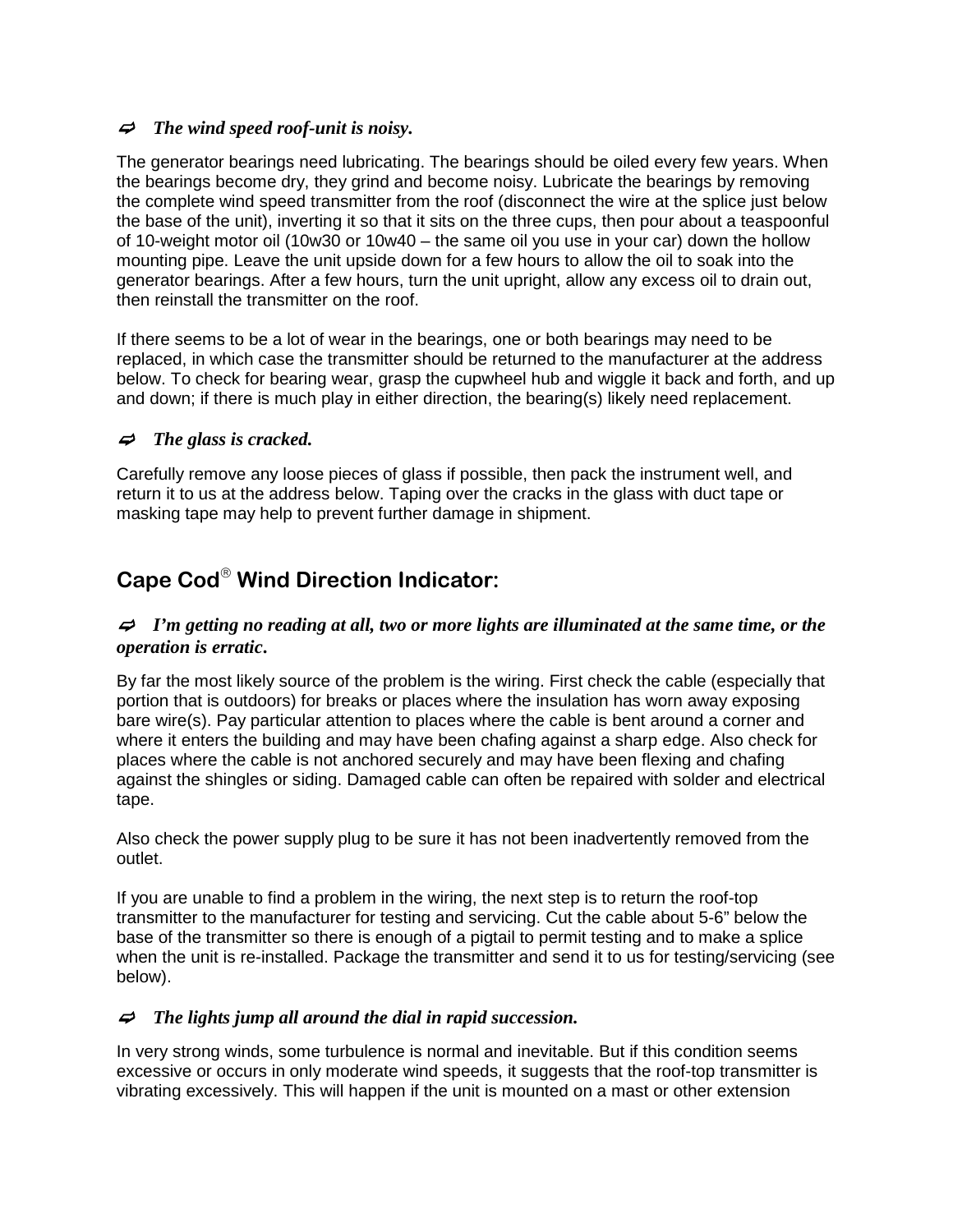subject to vibration, or if the mounting screws were not tightened sufficiently or have worked loose over time. If the unit is mounted on a mast, relocate it to the solid part of the roof (or a chimney).

## **Cape Cod**® **Marine Barometer:**

#### <sup>F</sup>*The pointer never moves or moves very little.*

It is not unusual, particularly during the warmer months, for the barometric pressure to change very little for weeks on end. In most cases, the reason the pointer doesn't move is that the barometric pressure has not changed. It is quite possible, indeed routine, for it to be raining when the barometer pointer is in the "Fair" part of the dial. Although rain is often associated with low pressure, it also often occurs with a frontal passage or summer thunderstorms when the pressure can be quite high.

Before returning your barometer to the manufacturer, you can easily check to see if it is working by tracking the readings for a couple of weeks and comparing the readings to those given on your local weather forecasts (most weather web sites will give the barometric pressure for your area). If, after tracking your barometer's movement for a while, you still feel there is a problem, pack it carefully and return it to us at the address below.

#### $\Rightarrow$  The glass is cracked.

Carefully remove any loose pieces of glass if possible, then pack the instrument well, and return it to us at the address below. Taping over the cracks in the glass with duct tape or masking tape may help to prevent further damage in shipment.

# **Cape Codder**® **Clock:**

#### $\Rightarrow$  The clock is dead.

First be sure the battery is not dead. If the clock does not run even with a new battery, package it carefully and return it to us at the address below.

### **Returning parts for servicing:**

To return parts for servicing, carefully package the parts with ample cushioning, and enclose a note with your name and contact information. Include your email address if you would like to be contacted by this means.

Ship the package to the address below by whatever means is most convenient for you. It is not necessary to contact us for return authorization beforehand. If you live nearby, feel free to stop by and deliver your instrument in person.